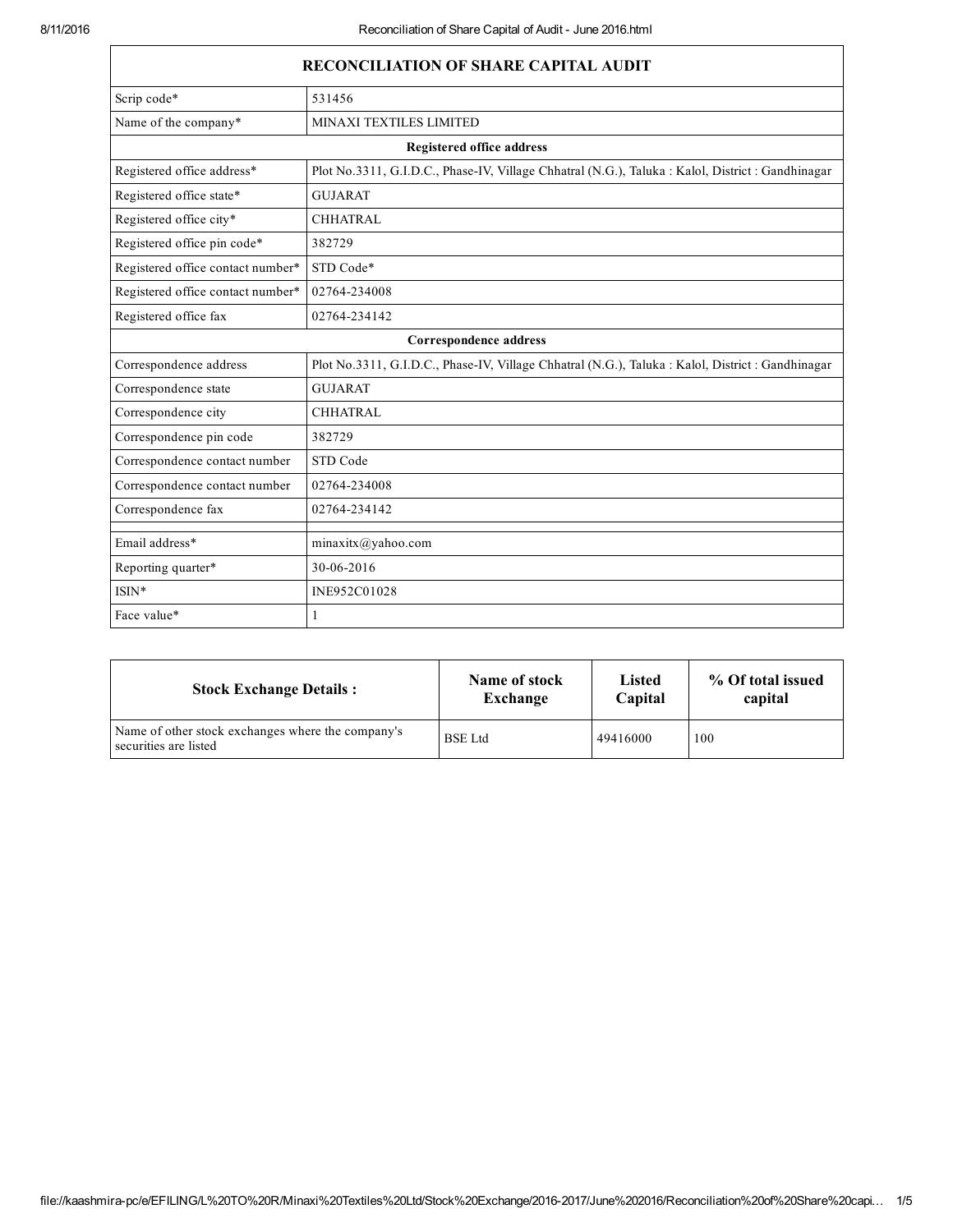| <b>Capital Details:</b>                                                                                                                 |                  |                                                    |
|-----------------------------------------------------------------------------------------------------------------------------------------|------------------|----------------------------------------------------|
|                                                                                                                                         | Number of shares | % Of total issued capital                          |
| Issued capital*                                                                                                                         | 61800000         |                                                    |
| Listed capital (BSE) (As per company records)*                                                                                          | 49416000         | 100                                                |
| Held in dematerialised form in CDSL <sup>*</sup>                                                                                        | 9548640          | 15.45                                              |
| Held in dematerialised form in NSDL*                                                                                                    | 37928760         | 61.37                                              |
| Physical*                                                                                                                               | 14322600         | 23.18                                              |
| Total no of shares*                                                                                                                     | 61800000         | 100                                                |
| Reasons for difference if any, Between issued capital and listed capital*                                                               |                  | Physical shares includes forfeited 12384000 shares |
| Reasons for difference if any, Between issued capital and total number of shares*                                                       |                  |                                                    |
| Reasons for difference if any, Between listed capital and total number of shares*<br>Physical shares includes forfeited 12384000 shares |                  |                                                    |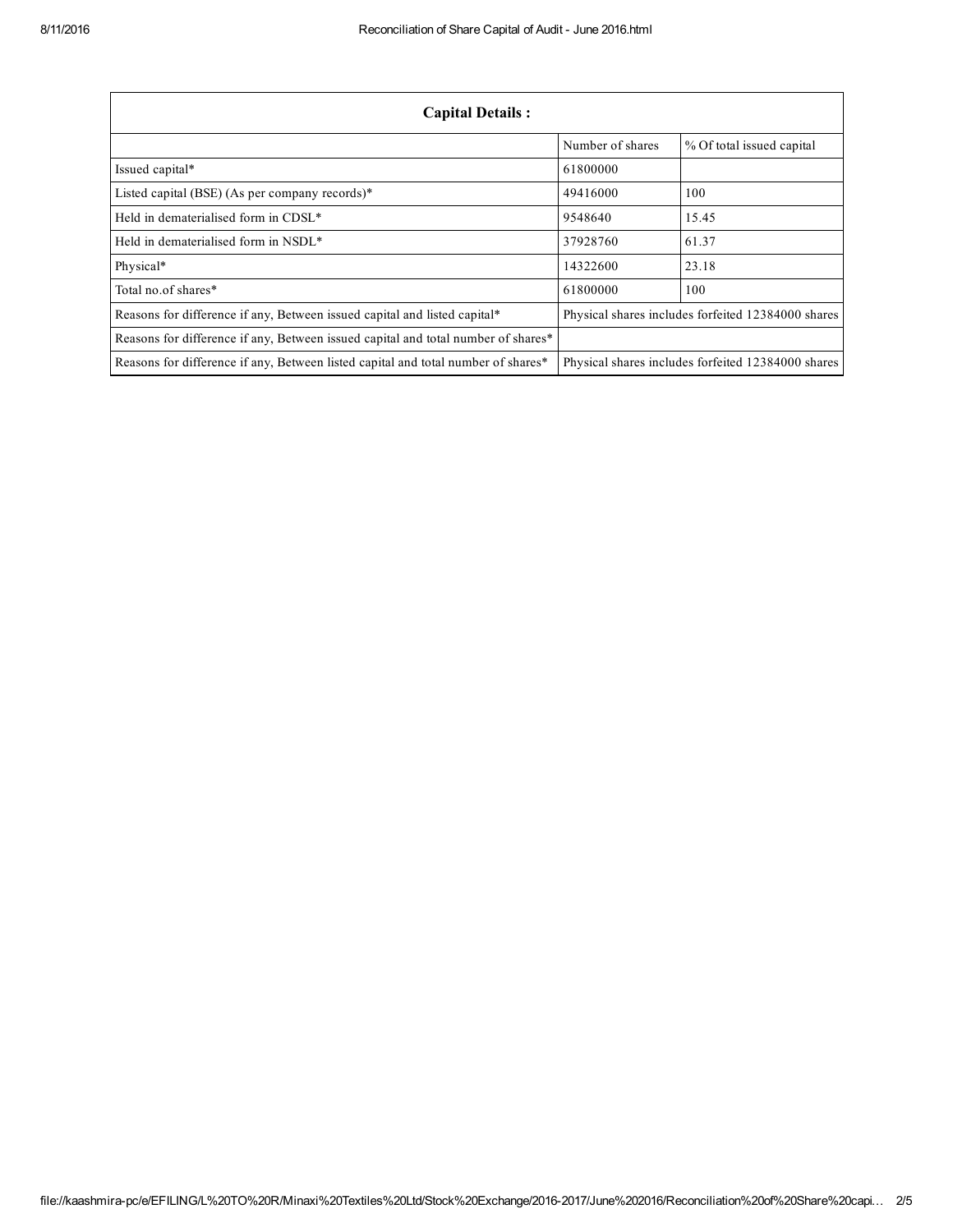|               | Certifying the details of changes in share capital during the quarter under consideration as per Table<br>below : |                 |                                         |                                                  |                                        |                                        |                                                        |
|---------------|-------------------------------------------------------------------------------------------------------------------|-----------------|-----------------------------------------|--------------------------------------------------|----------------------------------------|----------------------------------------|--------------------------------------------------------|
| Serial<br>No. | Particulars                                                                                                       | No.of<br>shares | Applied / Not<br>Applied for<br>listing | Listed on Stock<br>Exchanges (Specify)<br>Names) | whether<br>intimated to<br><b>CDSL</b> | whether<br>intimated to<br><b>NSDL</b> | In-prin appr. pending for<br><b>SE</b> (Specify Names) |
|               |                                                                                                                   |                 |                                         |                                                  |                                        |                                        |                                                        |
|               |                                                                                                                   |                 |                                         |                                                  |                                        |                                        |                                                        |

| Register of members is updated*                                                                                     |  |
|---------------------------------------------------------------------------------------------------------------------|--|
| If not, Updated upto which date                                                                                     |  |
| Reference of previous quarter with regards to excess dematerialised shares. If any.<br>NA                           |  |
| Has the company resolved the matter (excess dematerialised shares mentioned above) in the current quarter ? *<br>No |  |
| If not, Reason why?<br>Not Applicable                                                                               |  |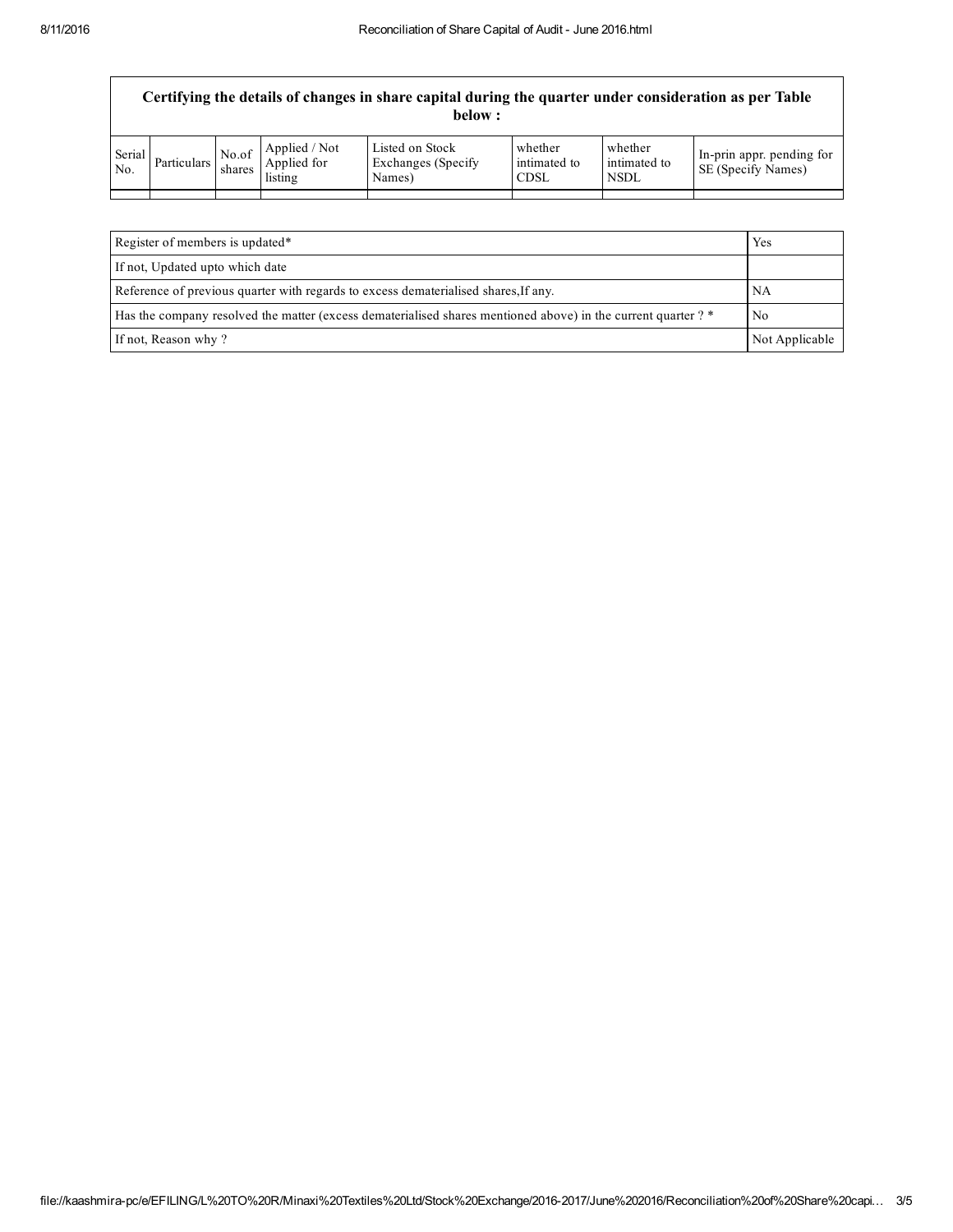## Mentioned the total no.of requests, If any, confirmed after 21 days and the total no.of requests pending beyond 21 days with the reasons for delay

| Total no.of demat requests     | No.of requests* | No.of shares* | Reasons for delay |
|--------------------------------|-----------------|---------------|-------------------|
| Confirmed after 21 days*       |                 |               |                   |
| Pending for more than 21 days* |                 |               |                   |

| <b>Compliance Officer Details</b> |                                          |  |
|-----------------------------------|------------------------------------------|--|
| Name of the compliance officer*   | Mr. Sandip Solanki                       |  |
| Designation*                      | Company Secretary and Compliance Officer |  |
| Membership Nos*                   | 31504                                    |  |
| Telephone no.*                    | 02764-234142                             |  |
| Fax no.                           | 02764-234008                             |  |
| $E$ -mail id*                     | minaxitx@yahoo.com                       |  |